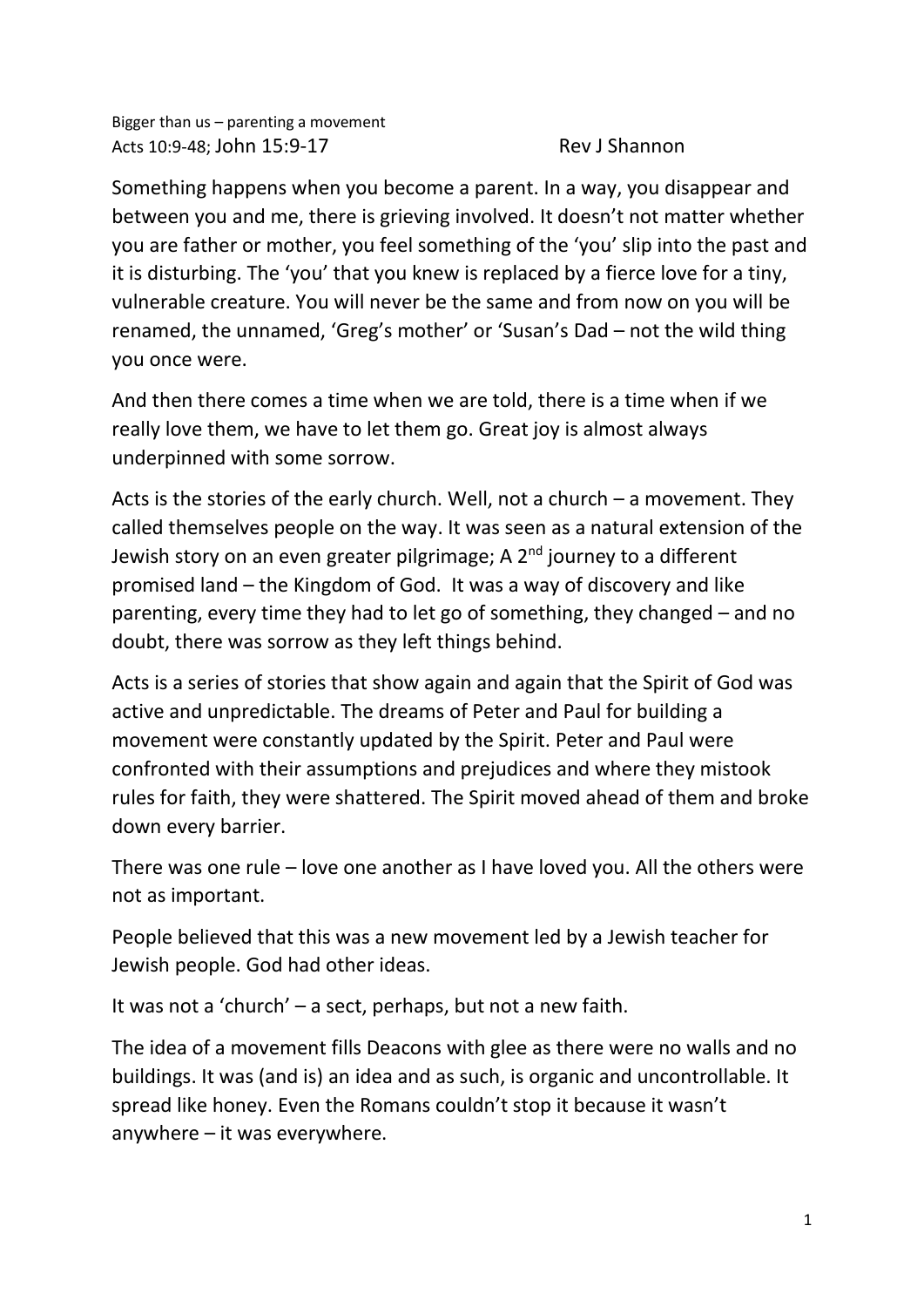Last week, we talked about the Eunuch  $-$  a person not acceptable in the Temple but acceptable to God. Phillip baptised him because he knew Jesus' love was not about who was inside the tent and who was outside. Who were the sheep in the paddock – and who were the sheep elsewhere? God knows them all. In truth, the shepherd cannot – unless the shepherd *is* God.<sup>1</sup>

Peter, in previous chapters, urged followers to stick to the Jewish rules, especially on cleanliness and uncleanliness. He did not see this movement as a revolution but as new growth in Jewish faith.

It is no wonder that in this reading, Peter worries about how he can complete his mission. The Spirit has called him here. We know that keeping rituals is such an important part of Jewish worship. Remember, it wasn't enough to stay away from certain foods, and to ritually wash and pray before breaking bread or pouring wine– you were not allowed to actually sit at a gentile's table. Just as some orthodox Muslins today struggle to shake hands with a woman, some Jews were not allowed to be touched by a gentile. They certainly could not accept their hospitality. These were the RULES!!! Peter was invited to Cornelius' house. How was he going to manage it?

But as I said last week, love over rules.

Cornelius was known all over the Empire for his good works. He was a man of deep faith and just like in the story of Phillip, here was an opportunity for two people to have a conversation about their beliefs – what drove them.

I sometimes wonder what would have happened if Peter didn't have the courage to have a frank conversation with a gentile? In today's world, how often do we stop ourselves?

Early in the movement, there was dispute amongst the leaders as to whether Gentiles had to convert to Judaism (and be circumcised) or whether there was another way. Several paths were on offer including a partial conversion where there would be one set of laws for Gentiles and Mosaic law reserved for hereditary Jews. These were important conversations much like the ones that created the Basis of Union.

<sup>&</sup>lt;sup>1</sup> I am the sheep dog, not the shepherd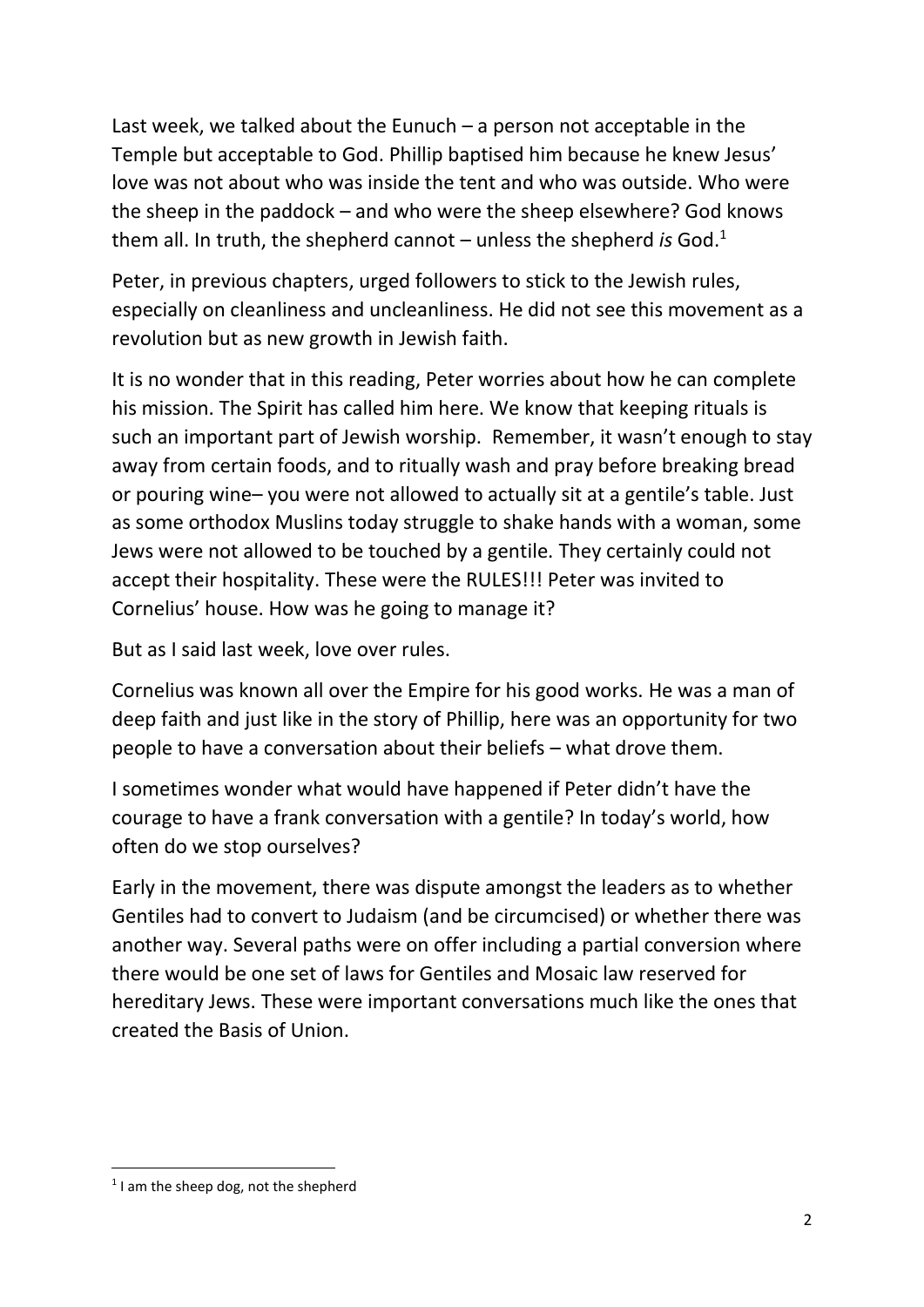A fledgling movement has to have good order. Otherwise, it becomes chaos and exploitation. I can't help but think of the snake handling churches in the Deep South and the millionaire tele-evangelists.

A child without boundaries is unmanageable and every adult around them pays the price. But then parenting requires us to look at the rules we grew up with and decide which are important; which are outdated and which are restrictive for all the wrong reasons. Raising a child is a balancing act between creative expression and social boundaries; allowing movement and growth and keeping them safe and on a path. We are constantly reassessing 'acceptable', stretching and renegotiating our own principles.

The Spirit is alive in every story in Acts. Shaking old ways, opening doors and creating opportunities for shared experiences. These are the stories about gathering the faithful no matter what their colour, ability, gender, occupation or ethnicity. The Spirit keeps putting the Disciples in the path of people of great faith: the Eunuch, the Centurion, Lydia on and on and on each occasion, the Disciple is challenged and they are both changed<sup>2</sup>. They are learning from each other.

The circumcised believers who had come with Peter were astonished that the gift of the Holy Spirit had been poured out even on Gentiles. <sup>46</sup> For they heard them speaking in tongues<sup>[\[a\]](https://www.biblegateway.com/passage/?search=Acts+10%3A44-48&version=NIV#fen-NIV-27306a)</sup> and praising God.<sup>3</sup>

And like Phillip, Peter decided, **<sup>47</sup>** "Surely no one can stand in the way of their being baptized …. They have received the Holy Spirit just as we have."

How quickly we moved from no doors, to buildings, to rules of who is in and who is out.

Gay, straight, it doesn't matter. A child is born with a spirit and no matter what your intentions, they will be who they are –

and you, the parent, no matter what you believe or what your prejudices might be – are changed by that experience. Old ideas fall away. Our children grow us too

<sup>&</sup>lt;sup>2</sup> Along with their companions and ultimately, the movement

<sup>&</sup>lt;sup>3</sup> Could it be that they heard them praising God in their own tongues just as you and I hear the Lord's prayer even when it is being said in a different language?